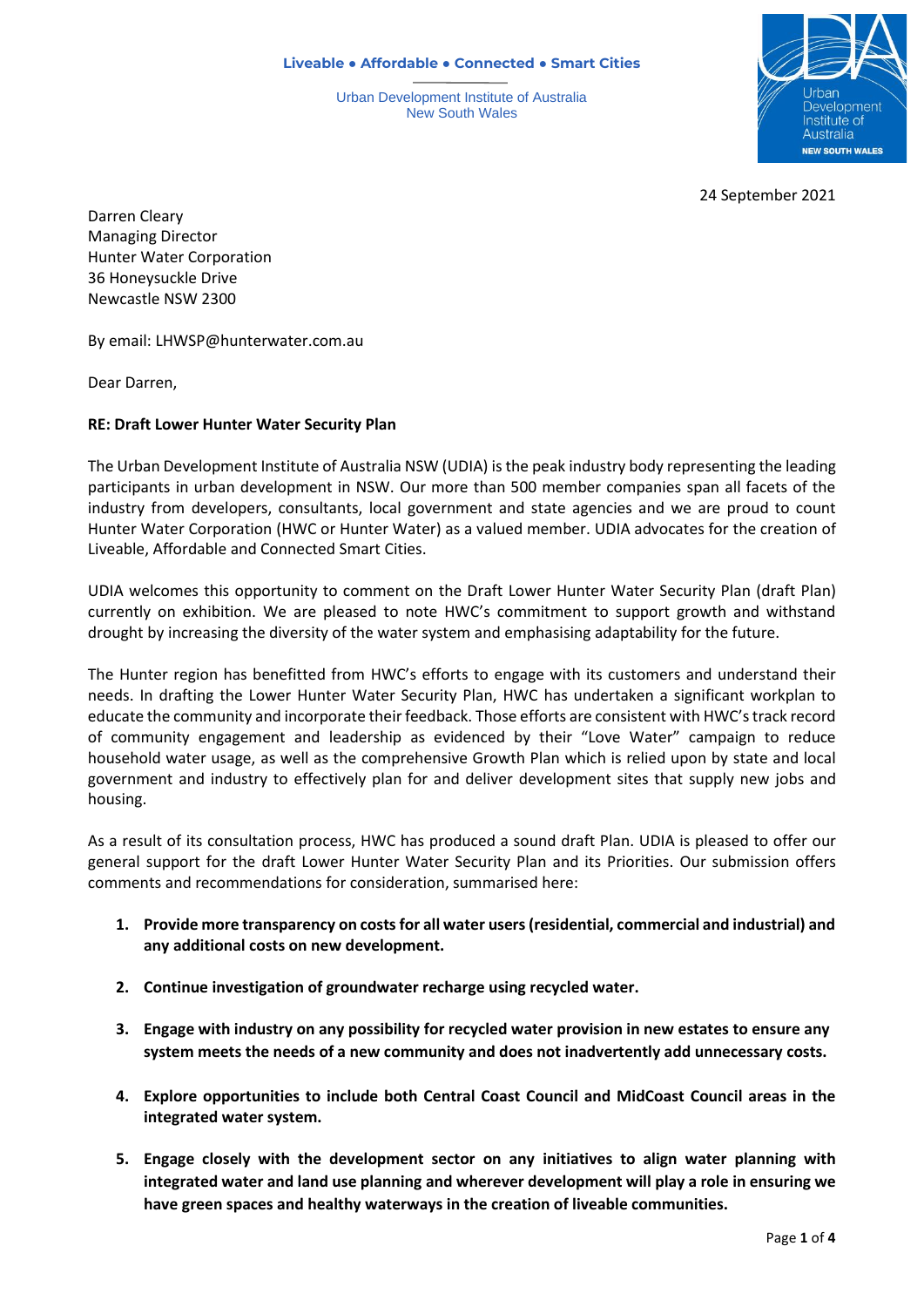#### Comments and Recommendations

UDIA appreciates Hunter Water's constructive engagement with its development industry customers which has led to a cooperative working relationship in recent years. Hunter Water's professional staff have worked in good faith to address industry concerns with HWC's operations and policies. Their efforts to understand the unique challenges faced by the developer customer have resulted in improvements toward more efficient delivery of water services for new housing, including HWC's successful Funding of Growth (FoG) policy.

The Hunter is growing quickly, and Hunter Water is a leader in planning for the region's good growth. HWC's FoG policy has been transformative in unlocking new housing supply with water and sewer infrastructure to support increasing demand. At our recent quarterly stakeholder engagement meeting, HWC staff reported they recorded 5,800 new connections in the year ending June 2021, in contrast to 3,300 connections in previous years. All indications are that this upward trend will continue and so we applaud the draft Plan's emphasis on adaptability to accommodate further growth.

However, we are concerned that the draft Plan is not transparent about how HWC intends to fund the proposal. UDIA agrees that the cost of providing a safe and secure water system should be shared across the community, while maintaining pension rebates and hardship support measures. HWC has estimated that implementing the draft Plan would cost about \$100 per annum per user but has been unable to answer in detail how it will fund the works.

The NSW Government is developing a series of infrastructure contributions reforms, including the recommendation to reintroduce Development Servicing Plans (DSPs), which would be levied on the development of new housing. UDIA opposes the reintroduction of DSPs and has issued a Policy Issue Paper on the topic, which can be accessed [at this link.](https://mcusercontent.com/0d7b93e96aba1aa67d77dc21e/files/b530db62-9eb5-d000-65f0-952da9baa610/Infrastructure_Contributions_DSP_Policy_Paper.pdf) HWC has suggested in discussions that DSPs could be used to fund some of the works outlined in the draft Plan, but such decisions will be made in the future. As a result, it is not clear what additional costs HWC may seek to impose on new development to support the Plan. UDIA will continue to engage with HWC as the discussions around possible DSPs evolve. In the meantime, we recommend:

# ➢ **Recommendation 1: HWC should provide more transparency on costs for all water users (residential, commercial and industrial) and any additional costs on new development.**

In general, UDIA agrees with the four strategic priorities of the draft Plan. We offer comments and recommendations under each heading:

#### **Priority 1 – Safe drinking water**

The provision of high-quality drinking water is fundamental to new housing and employment areas. Investment in catchment management and protection and maintaining a multiple-barrier approach to drinking water supply is supported.

#### **Priority 2 – Making the most of what we've got**

Managing and maximising existing resources before investing in new resources ensures costs are also manageable.

UDIA supports the practices of conserving water, using recycled water where feasible and the interconnection of the regional water systems.

➢ **Recommendation 2: HWC should continue to investigate groundwater recharge using recycled water.**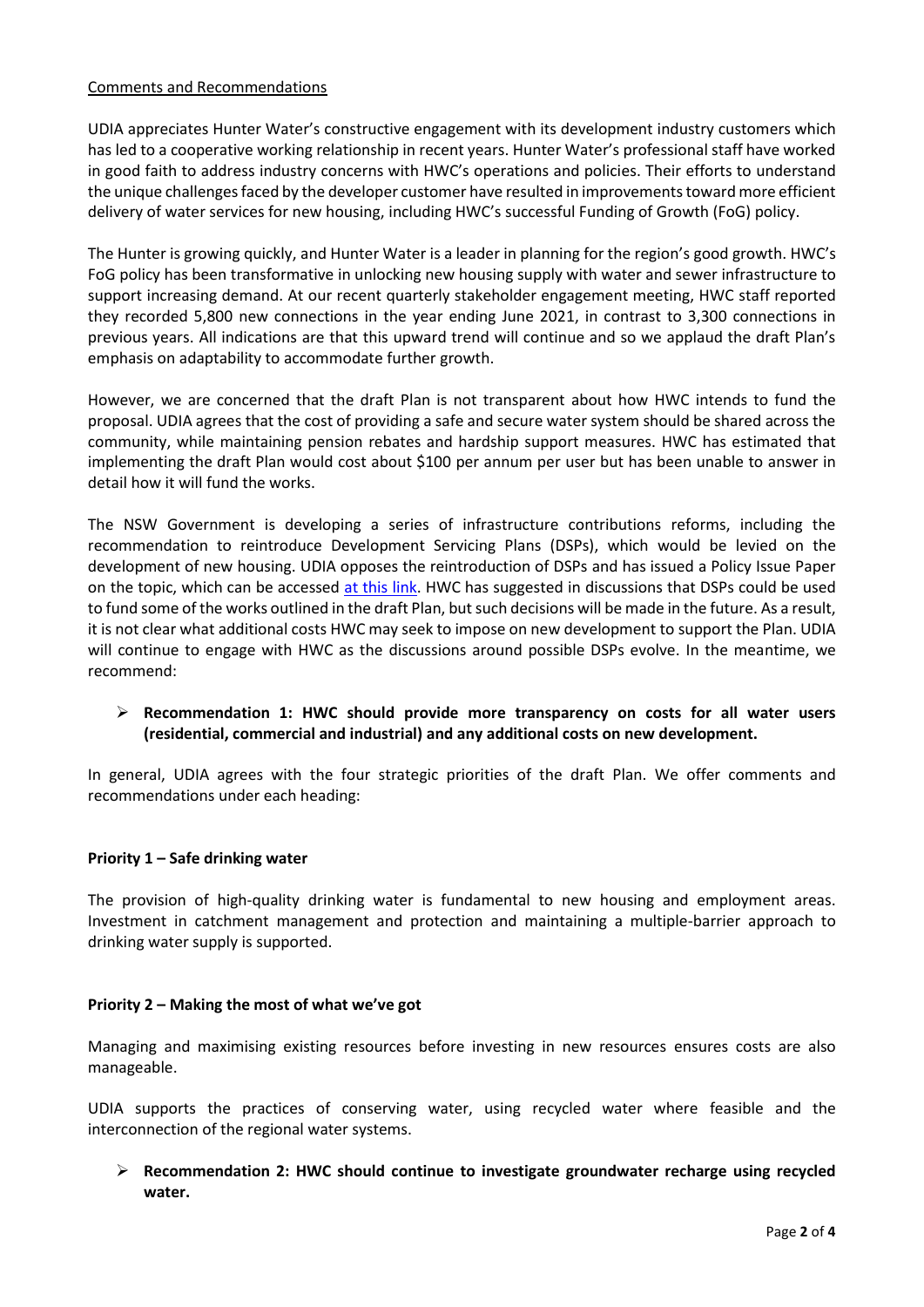We support the use of recycled water for irrigation at sporting fields and parks. We appreciate that HWC intends to "work together with councils and developers to continue to explore viable recycling opportunities for new residential developments". The approach of seeking industry input affords Hunter Water with a better understanding of the practical effects of a proposed policy that will impact the policy's success as well as the delivery of housing and jobs in the Hunter Water service area. Experience with HWC's previous residential recycled water projects showed limited water conservation value, while it added significant costs for each new home lot. Any future consideration for residential recycled water needs to include a robust cost-benefit analysis.

➢ **Recommendation 3: It is critical to engage with industry on any possibility for recycled water provision in new estates, to ensure any system meets the needs of a new community and does not inadvertently add unnecessary costs.**

It is pleasing to see the continued water sharing arrangement with Central Coast Council. UDIA agrees with the concept of interconnecting adjacent regional water systems to effectively share resources and improve water security as much as possible for all areas.

➢ **Recommendation 4: HWC should continue to explore opportunities to include both Central Coast Council and MidCoast Council areas in the integrated water system.**

## **Priority 3 – Improving the resilience of the system**

Promoting resilience of the existing water system will cushion the region from shocks such as drought and will support future growth.

We support continued research and development to identify new ways to reduce water demand and increase supply, including exploring options such as purified recycled water for drinking.

#### **Priority 4 – Water for life**

UDIA supports the protection and restoration of our environment and ecosystem. It is acknowledged that additional resources should not only be the most cost effective but also have the least impact on our environment and ecosystems.

We appreciate the emphasis on identifying opportunities to align water planning with the integrated water and land use planning initiatives throughout the Hunter. UDIA agrees that coordinated planning has the potential to integrate water use more effectively and efficiently in new communities to the benefit of residents and the wider region.

HWC undertook a pilot project earlier this year, 'Holistic Development Servicing for Growth Areas', examining potential for integrated water and land use planning in the New England Highway corridor. We were grateful to participate in workshops on that project. However, our involvement in the workshops should not be taken as endorsement of the final reports' recommendations. We caution that new requirements on development are likely to increase the cost of housing, and we appreciate that the reports acknowledged that fact. We urge HWC to continue close engagement with industry on any further initiatives.

➢ **Recommendation 5: HWC should continue to engage closely with the development sector on any opportunities for integrated water and land use planning and wherever development will play a role in ensuring we have green spaces and healthy waterways in the creation of liveable communities.**